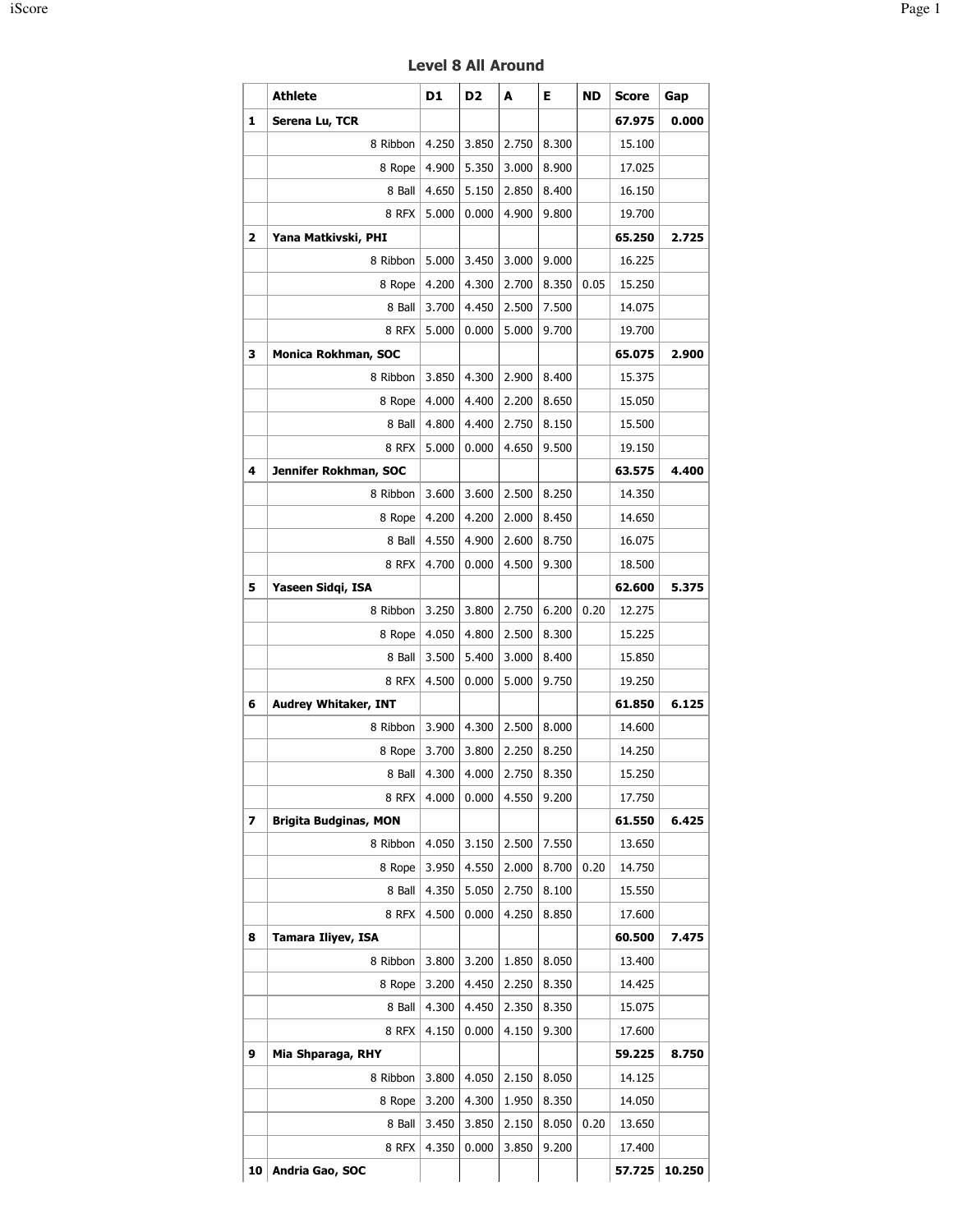|    | 8 Ribbon                    | 3.150 | 3.700 | 2.100 | 7.200 |      | 12.725 |        |
|----|-----------------------------|-------|-------|-------|-------|------|--------|--------|
|    | 8 Rope                      | 3.550 | 3.950 | 1.700 | 8.100 |      | 13.550 |        |
|    | 8 Ball                      | 3.550 | 5.150 | 1.850 | 8.500 |      | 14.700 |        |
|    | 8 RFX                       | 4.050 | 0.000 | 3.750 | 8.950 |      | 16.750 |        |
| 11 | <b>Lilia Gestson, RHY</b>   |       |       |       |       |      | 57.475 | 10.500 |
|    | 8 Ribbon                    | 3.300 | 3.300 | 2.200 | 8.050 |      | 13.550 |        |
|    | 8 Rope                      | 2.950 | 4.200 | 2.100 | 8.250 |      | 13.925 |        |
|    | 8 Ball                      | 3.850 | 3.950 | 2.200 | 8.000 |      | 14.100 |        |
|    | 8 RFX                       | 3.350 | 0.000 | 3.900 | 8.650 |      | 15.900 |        |
| 12 | <b>Tiffany Paul, TAM</b>    |       |       |       |       |      | 56.650 | 11.325 |
|    | 8 Ribbon                    | 4.200 | 3.550 | 1.450 | 7.750 |      | 13.075 |        |
|    | 8 Rope                      | 2.950 | 4.200 | 2.000 | 8.000 |      | 13.575 |        |
|    | 8 Ball                      | 3.550 | 3.650 | 2.000 | 7.700 |      | 13.300 |        |
|    | 8 RFX                       | 4.100 | 0.000 | 3.400 | 9.200 |      | 16.700 |        |
| 13 | <b>Michelle Klets, ALL</b>  |       |       |       |       |      | 56.625 | 11.350 |
|    | 8 Ribbon                    | 3.300 | 3.150 | 2.100 | 7.650 |      | 12.975 |        |
|    | 8 Rope                      | 2.600 | 3.650 | 2.200 | 8.150 |      | 13.475 |        |
|    | 8 Ball                      | 2.800 | 4.450 | 2.100 | 8.300 |      | 14.025 |        |
|    | 8 RFX                       | 3.300 | 0.000 | 4.350 | 8.500 |      | 16.150 |        |
| 14 | Masha Khmelniker, RHY       |       |       |       |       |      | 55.750 | 12.225 |
|    | 8 Ribbon                    | 3.100 | 4.150 | 2.000 | 8.250 |      | 13.875 |        |
|    |                             |       |       |       |       |      |        |        |
|    | 8 Rope                      | 2.600 | 4.500 | 2.000 | 7.850 |      | 13.400 |        |
|    | 8 Ball                      | 2.600 | 4.750 | 1.850 | 7.700 |      | 13.225 |        |
|    | 8 RFX                       | 2.900 | 0.000 | 3.450 | 8.900 |      | 15.250 |        |
| 15 | Kristen Shaldybin, RDR      |       |       |       |       |      | 55.325 | 12.650 |
|    | 8 Ribbon                    | 2.250 | 3.150 | 2.100 | 6.650 |      | 11.450 |        |
|    | 8 Rope                      | 3.500 | 4.650 | 2.250 | 8.400 |      | 14.725 |        |
|    | 8 Ball                      | 3.200 | 5.000 | 1.600 | 7.250 |      | 12.950 |        |
|    | 8 RFX                       | 4.350 | 0.000 | 3.500 | 8.350 |      | 16.200 |        |
| 16 | Zoe Gwizdak, CYC            |       |       |       |       |      | 55.250 | 12.725 |
|    | 8 Ribbon                    | 2.300 | 3.600 | 1.750 | 8.000 |      | 12.700 |        |
|    | 8 Rope                      | 2.700 | 3.250 | 1.450 | 7.500 |      | 11.925 |        |
|    | 8 Ball                      | 3.300 | 5.150 | 1.200 | 7.650 |      | 13.075 |        |
|    | 8 RFX                       | 4.300 | 0.000 | 4.200 | 9.100 | 0.05 | 17.550 |        |
| 17 | <b>Ronit Shammilov, ISA</b> |       |       |       |       |      | 54.800 | 13.175 |
|    | 8 Ribbon                    | 3.150 | 3.950 | 2.100 | 6.650 |      | 12.300 |        |
|    | 8 Rope                      | 2.000 | 4.150 | 2.200 | 7.900 |      | 13.175 |        |
|    | 8 Ball                      | 2.700 | 4.250 | 1.850 | 7.350 |      | 12.675 |        |
|    | 8 RFX                       | 3.400 | 0.000 | 4.200 | 9.050 |      | 16.650 |        |
| 18 | <b>Andrea Chirieac, NEW</b> |       |       |       |       |      | 54.200 | 13.775 |
|    | 8 Ribbon                    | 2.550 | 2.950 | 1.750 | 7.600 |      | 12.100 |        |
|    | 8 Rope                      | 1.750 | 3.900 | 2.050 | 8.000 |      | 12.875 |        |
|    | 8 Ball                      | 3.400 | 5.050 | 1.200 | 8.300 |      | 13.725 |        |
|    | 8 RFX                       | 2.950 | 0.000 | 3.750 | 8.800 |      | 15.500 |        |
| 19 | <b>Tatiyana Winge, EVE</b>  |       |       |       |       |      | 54.150 | 13.825 |
|    | 8 Ribbon                    | 2.450 | 3.650 | 1.850 | 7.700 |      | 12.600 |        |
|    | 8 Rope                      | 3.400 | 3.700 | 1.850 | 8.000 |      | 13.400 |        |
|    | 8 Ball                      | 2.350 | 3.950 | 1.350 | 8.000 |      | 12.500 |        |
|    |                             |       |       |       |       |      |        |        |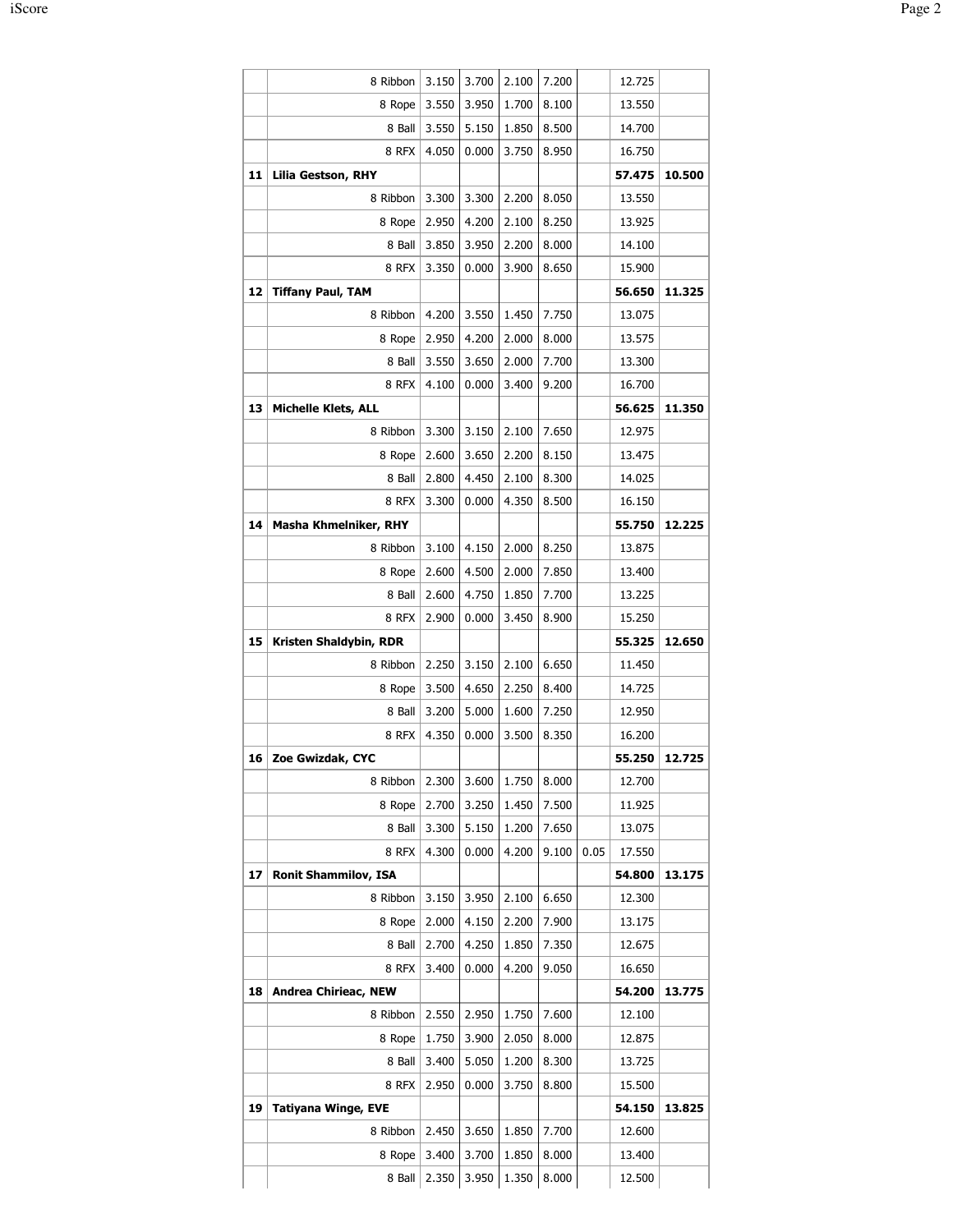|    | 8 RFX                         | 4.050          | 0.000          | 3.000          | 8.600                   | 15.650           |        |
|----|-------------------------------|----------------|----------------|----------------|-------------------------|------------------|--------|
| 20 | Amanda Kuo, RDR               |                |                |                |                         | 54.075           | 13.900 |
|    | 8 Ribbon                      | 2.350          | 3.150          | 1.600          | 7.400                   | 11.750           |        |
|    | 8 Rope                        | 2.400          | 4.800          | 1.600          | 8.100                   | 13.300           |        |
|    | 8 Ball                        | 2.850          | 4.600          | 1.350          | 7.500                   | 12.575           |        |
|    | 8 RFX                         | 3.750          | 0.000          | 3.650          | 9.050                   | 16.450           |        |
| 21 | Alexandra Jankulov, OAK       |                |                |                |                         | 53.725           | 14.250 |
|    | 8 Ribbon                      | 3.200          | 4.750          | 1.800          | 8.200                   | 13.975           |        |
|    | 8 Rope                        | 2.200          | 4.200          | 1.950          | 7.750                   | 12.900           |        |
|    | 8 Ball                        | 2.100          | 4.300          | 1.200          | 7.800                   | 12.200           |        |
|    | 8 RFX                         | 2.900          | 0.000          | 3.000          | 8.750                   | 14.650           |        |
| 22 | Alexandra Topilova, ISA       |                |                |                |                         | 53.325           | 14.650 |
|    | 8 Ribbon                      | 3.050          | 3.300          | 1.400          | 7.200                   | 11.775           |        |
|    | 8 Rope                        | 2.500          | 4.400          | 1.950          | 7.800                   | 13.200           |        |
|    | 8 Ball                        | 2.950          | 4.250          | 1.700          | 7.000                   | 12.300           |        |
|    | 8 RFX                         | 3.450          | 0.000          | 3.700          | 8.900                   | 16.050           |        |
| 23 | <b>Vanessa Clarke, RHY</b>    |                |                |                |                         | 53.200           | 14.775 |
|    | 8 Ribbon                      | 1.800          | 3.700          | 1.850          | 7.350                   | 11.950           |        |
|    | 8 Rope                        | 2.050          | 4.000          | 1.700          | 7.550                   | 12.275           |        |
|    | 8 Ball                        | 3.100          | 4.350          | 2.200          | 8.400                   | 14.325           |        |
|    | 8 RFX                         | 2.350          | 0.000          | 3.400          | 8.900                   | 14.650           |        |
| 24 | <b>Michelle Eriksson, NOR</b> |                |                |                |                         | 52.475           | 15.500 |
|    | 8 Ribbon                      | 2.650          | 3.550          | 1.750          | 7.350                   | 12.200           |        |
|    | 8 Rope                        | 2.250          | 0.000          | 2.800          | 8.400                   | 13.450           |        |
|    | 8 Ball                        | 2.450          | 3.800          | 1.750          | 7.600                   | 12.475           |        |
|    | 8 RFX                         | 2.950          | 0.000          | 2.900          | 8.500                   | 14.350           |        |
| 25 | Jacqueline Buckley, MON       |                |                |                |                         | 52.450           | 15.525 |
|    | 8 Ribbon                      | 2.750          | 2.750          | 1.500          | 6.550                   | 10.800           |        |
|    | 8 Rope                        | 2.650          | 4.250          | 1.400          | 7.900                   | 12.750           |        |
|    | 8 Ball                        | 2.750          | 3.750          | 1.450          | 7.400                   | 12.100           |        |
|    | 8 RFX                         | 3.700          | 0.000          | 4.200          | 8.900                   | 16.800           |        |
| 26 | Ksenya Masterova, OAK         |                |                |                |                         | 52.075           | 15.900 |
|    | 8 Ribbon                      | 2.550          | 3.450          | 2.100          | 7.200                   | 12.300           |        |
|    | 8 Rope                        | 2.250          | 3.450          | 1.700          | 7.800                   | 12.350           |        |
|    | 8 Ball                        | 2.500          | 3.250          | 1.500          | 7.400                   | 11.775           |        |
|    | 8 RFX                         | 2.850          | 0.000          | 3.900          | 8.900                   | 15.650           |        |
| 27 | <b>Tori Lincoln, EXC</b>      |                |                |                |                         | 51.700           | 16.275 |
|    | 8 Ribbon                      | 1.850          | 2.950          | 1.900          | 6.400                   | 10.700           |        |
|    | 8 Rope<br>8 Ball              | 1.600<br>2.550 | 5.000<br>4.950 | 2.000<br>1.850 | 8.100<br>7.800          | 13.400<br>13.400 |        |
|    | 8 RFX                         | 2.550          | 0.000          | 3.050          | 8.600                   | 14.200           |        |
| 28 | Rina Adachi, OAK              |                |                |                |                         | 51.050           | 16.925 |
|    | 8 Ribbon                      | 2.000          | 4.150          | 1.200          | 6.400                   | 10.675           |        |
|    | 8 Rope                        | 2.600          | 4.250          | 1.650          | 8.050                   | 13.125           |        |
|    | 8 Ball                        | 2.850          | 3.750          | 1.200          | 7.350                   | 11.850           |        |
|    | 8 RFX                         | 3.150          | 0.000          | 3.350          | 8.900                   | 15.400           |        |
| 29 | Karen Kravets, NEW            |                |                |                |                         | 50.600           | 17.375 |
|    | 8 Ribbon                      |                |                |                | 2.300 2.650 0.850 6.750 | 10.075           |        |
|    |                               |                |                |                |                         |                  |        |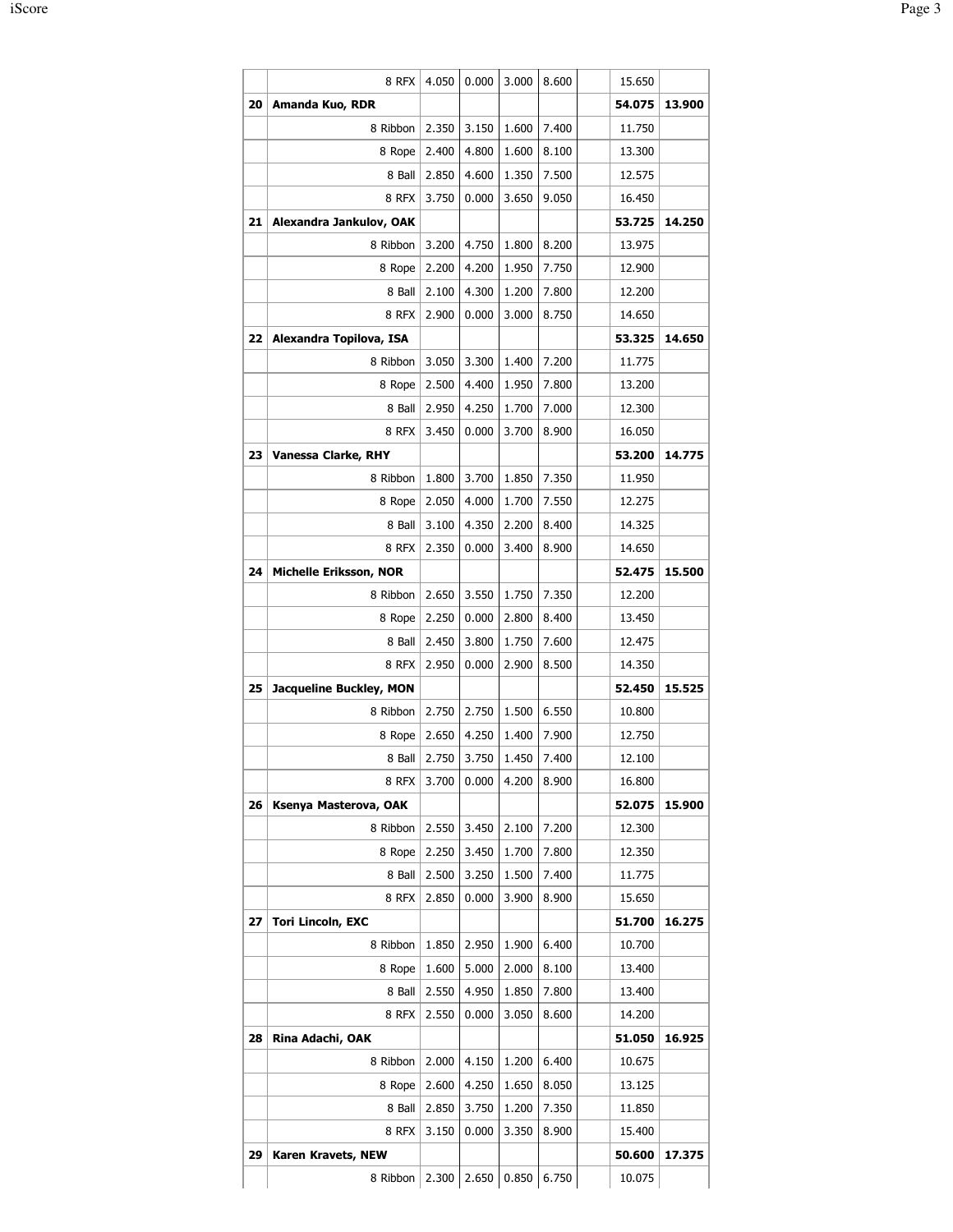|    | 8 Rope                        | 2.350 | 3.650 | 1.800 | 7.400 |      | 12.200 |        |
|----|-------------------------------|-------|-------|-------|-------|------|--------|--------|
|    | 8 Ball                        | 2.800 | 4.450 | 2.100 | 6.900 |      | 12.625 |        |
|    | 8 RFX                         | 3.000 | 0.000 | 3.650 | 9.050 |      | 15.700 |        |
| 30 | <b>Alison Tye, NOR</b>        |       |       |       |       |      | 50.275 | 17.700 |
|    | 8 Ribbon                      | 2.550 | 3.900 | 1.100 | 6.500 |      | 10.825 |        |
|    | 8 Rope                        | 2.350 | 3.650 | 2.000 | 7.000 |      | 12.000 |        |
|    | 8 Ball                        | 2.650 | 3.950 | 1.700 | 7.200 |      | 12.200 |        |
|    | 8 RFX                         | 3.650 | 0.000 | 3.400 | 8.200 |      | 15.250 |        |
| 31 | Katya Marlowe, TAM            |       |       |       |       |      | 49.825 | 18.150 |
|    | 8 Ribbon                      | 1.700 | 3.700 | 1.600 | 6.800 |      | 11.100 |        |
|    | 8 Rope                        | 2.750 | 4.250 | 1.750 | 7.250 | 0.00 | 12.500 |        |
|    | 8 Ball                        | 2.800 | 4.250 | 1.800 | 6.550 |      | 11.875 |        |
|    | 8 RFX                         | 3.150 | 0.000 | 3.150 | 8.050 |      | 14.350 |        |
| 32 | Rachel Krugliak, HOL          |       |       |       |       |      | 49.750 | 18.225 |
|    | 8 Ribbon                      | 1.950 | 3.450 | 1.950 | 6.800 | 0.10 | 11.350 |        |
|    | 8 Rope                        | 2.750 | 3.250 | 1.700 | 7.300 | 0.20 | 11.800 |        |
|    | 8 Ball                        | 2.350 | 4.450 | 1.700 | 7.400 |      | 12.500 |        |
|    | 8 RFX                         | 1.950 | 0.000 | 3.600 | 8.550 |      | 14.100 |        |
| 33 | <b>Hana Colwell, NEW</b>      |       |       |       |       |      | 49.325 | 18.650 |
|    | 8 Ribbon                      | 1.800 | 2.600 | 1.500 | 6.700 |      | 10.400 |        |
|    | 8 Rope                        | 2.300 | 4.000 | 1.800 | 8.050 |      | 13.000 |        |
|    | 8 Ball                        | 2.450 | 3.900 | 1.000 | 7.300 |      | 11.475 |        |
|    | 8 RFX                         | 2.750 | 0.000 | 3.150 | 8.550 |      | 14.450 |        |
| 34 | <b>Stephanie Martich, JEW</b> |       |       |       |       |      | 47.600 | 20.375 |
|    | 8 Ribbon                      | 1.800 | 3.350 | 1.750 | 6.900 | 0.20 | 11.025 |        |
|    | 8 Rope                        | 3.000 | 3.950 | 1.800 | 6.600 |      | 11.875 |        |
|    | 8 Ball                        | 2.000 | 2.500 | 0.850 | 6.450 |      | 9.550  |        |
|    | 8 RFX                         | 2.850 | 0.000 | 3.650 | 8.650 |      | 15.150 |        |
| 35 | Ann Yang, WES                 |       |       |       |       |      | 47.525 | 20.450 |
|    | 8 Ribbon 2.100 3.350 1.650    |       |       |       | 7.000 |      | 11.375 |        |
|    | 8 Rope                        | 1.550 | 3.100 | 1.200 | 7.850 |      | 11.375 |        |
|    | 8 Ball                        | 1.950 | 3.500 | 1.200 | 7.400 |      | 11.325 |        |
|    | 8 RFX                         | 2.700 | 0.000 | 2.350 | 8.400 |      | 13.450 |        |
| 36 | <b>Bella Elbaum, CAR</b>      |       |       |       |       |      | 47.150 | 20.825 |
|    |                               |       |       |       |       |      |        |        |
|    | 8 Ribbon                      | 1.300 | 3.400 | 1.650 | 6.800 |      | 10.800 |        |
|    | 8 Rope                        | 1.450 | 3.750 | 1.100 | 7.600 |      | 11.300 |        |
|    | 8 Ball                        | 1.700 | 3.200 | 1.000 | 6.350 |      | 9.800  |        |
|    | 8 RFX                         | 3.000 | 0.000 | 3.550 | 8.700 |      | 15.250 |        |
| 37 | Saydee Dickinson, NIN         |       |       |       |       |      | 46.450 | 21.525 |
|    | 8 Ribbon                      | 1.600 | 2.850 | 1.000 | 5.800 |      | 9.025  |        |
|    | 8 Rope                        | 1.300 | 3.350 | 1.200 | 7.750 |      | 11.275 |        |
|    | 8 Ball                        | 1.800 | 3.600 | 1.200 | 7.200 |      | 11.100 |        |
|    | 8 RFX                         | 3.450 | 0.000 | 2.900 | 8.900 | 0.20 | 15.050 |        |
| 37 | Ilana Gushansky, CAR          |       |       |       |       |      | 46.450 | 21.525 |
|    | 8 Ribbon                      | 2.250 | 2.600 | 1.250 | 6.400 |      | 10.075 |        |
|    | 8 Rope                        | 2.250 | 3.850 | 1.100 | 7.400 |      | 11.550 |        |
|    | 8 Ball                        | 2.600 | 3.150 | 0.700 | 5.800 | 0.40 | 8.975  |        |